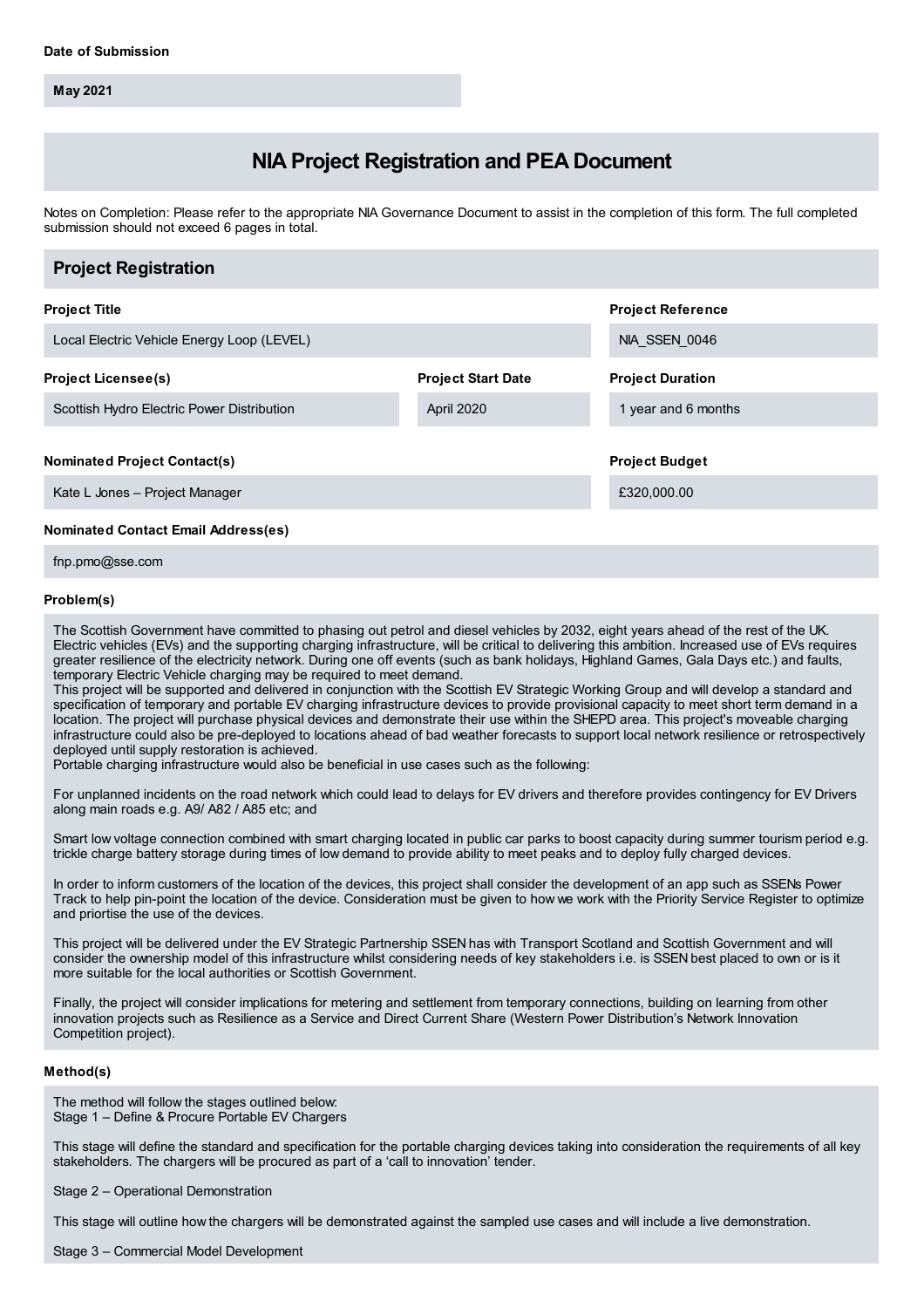It may not be appropriate for SSEN to own the portable chargers; this phase will act as a stage gate to decide if the standard and specification developed in Stage 1 for the portable chargers is viable for wider roll out and provide recommendations for adoption of future roll outs via development of a commercial ownership model which will include a case benefits analysis.

If applicable, this stage will explore development of a new or existing app such as the SSEN's Power Track to show Electric Vehicle drivers the location of the portable chargers as well as understanding how its use can be priortised for our Priority Service Register customers.

#### Stage 4 – Closure

The final stage will either pass ownership of the portable chargers to a third party leading on from stage 3 or transfer into Business as Usual (BAU) for operation. Learnings from the project will be disseminated to local and national stakeholders as well as network licensees.

This project will be collaborating and consulting with stakeholders such as Transport for Scotland, Scottish Government, local authorities and councils etc. All these stakeholders have significant knowledge and experience in their respective areas, which will help to ensure that the device is relevant and reflective of their needs.

#### **Scope**

The project will capture benefits for GB as a whole, from both a network planning and local stakeholders' perspective.

## **Objectives(s)**

Identify detailed use cases for these mobile charge points which will include cases where there is a need to coordinate their connection and operation with constrained networks.

2 Develop a standard and specification for portable temporary EV chargers with key external stakeholders to assist with network resilience and meet short term demand.

3 Procure and demonstrate an agreed specification for portable EV charger.

4 Identify the challenges of providing short term access to the network for temporary EV charging, including any regulatory changes that would be required to facilitate it.

5 Develop a commercial ownership model including a cost benefits analysis to understand the viability of wider roll out and adoption.

#### **Success Criteria**

If the project delivers the anticipated learning to GB stakeholders, then it is deemed successful. If the project delivers a conclusion on the usefulness of portable temporary EV charging infrastructure and passes on the learning for future adoption then it is deemed successful.

#### **Technology Readiness Level at Start**

**Technology Readiness Level at Completion**

TRL 5

TRL 7

#### **Project Partners and External Funding**

The project will involve Transport Scotland Scottish Government partners. Funding could be provided from a third party to purchase additional charging infrastructure if the standard and specification proves viable to provide more learnings from Stage 2 and 3 of the project.

#### **Potential for New Learning**

Understand requirements for temporary EV charging e.g. battery size versus journey time for emergency.

Understand the local community requirements and the commercial ownership models with benefit analysis for transition to low carbon vehicles and how supporting technologies could be provided by SSEN or third parties to assist with network resilience.

Understand how SSEN can build stronger working relationship with Transport Scotland and Scottish Government which will improve knowledge on what is important to them and how energy utilities can incorporate their requirements and shape the future infrastructure developments.

The project learnings will be disseminated via a demonstration, a report and dissemination event.

#### **Scale of Project**

This small-scale project will, over 18 months, allow for a small demonstration for a portable charger.

# **Geographical Area**

Scottish Hydro Electric Power Distribution network area.

**Revenue Allowed for in the RIIO Settlement**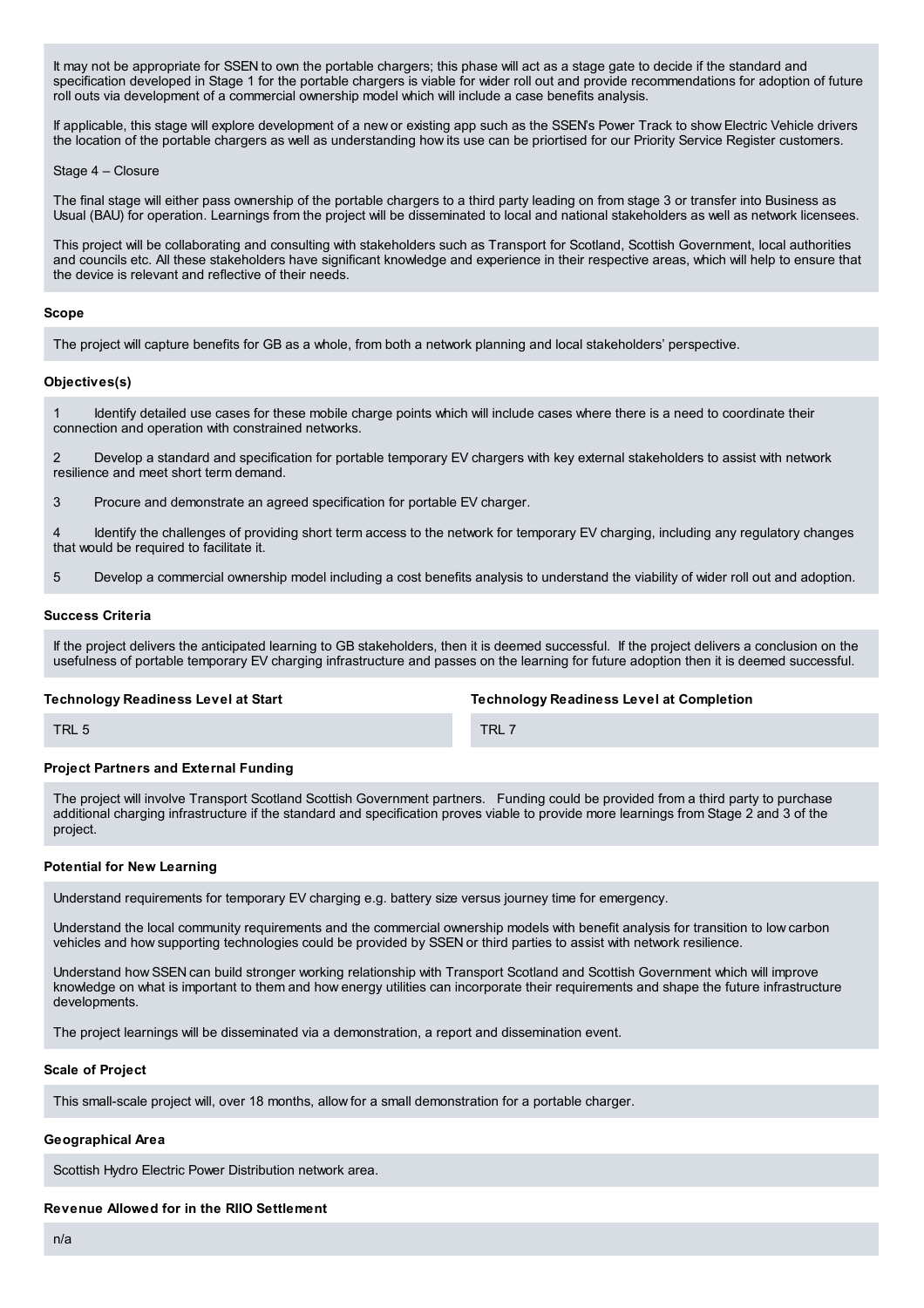#### **Indicative Total NIA Project Expenditure**

The total expenditure expected from the project is £320,000. 90% of which is allowable NIA Expenditure (£288,000).

# **Project Eligibility Assessment**

#### **Specific Requirements 1**

1a. A NIA Project must have the potential to have a Direct Impact on a Network Licensee's network or the operations of the System Operator and involve the Research, Development, or Demonstration of at least one of the following (please tick which **applies):**

X

A specific piece of new (i.e. unproven in GB, or where a Method has been trialled outside the GB the Network Licensee must justify repeating it as part of a Project) equipment (including control and communications systems and software)

A specific novel arrangement or application of existing licensee equipment (including control and/or communications systems and/or software)

A specific novel operational practice directly related to the operation of the Network Licensee's System

A specific novel commercial arrangement

**Specific Requirements 2**

**2a. Has the Potential to Develop Learning That Can be Applied by all Relevant Network Licensees**

#### **Please explain how the learning that will be generated could be used by relevant Network Licenses.**

The outcomes from the project will be directly relevant to other network licensees as they look to address decarbonisation but continue to improve network resilience.

#### Please describe what specific challenge identified in the Network Licensee's innovation strategy that is being addressed by the **Project.**

This project is testing temporary EV charging infrastructure and the ability to provide when existing charging may be unavailable or compromised

#### **2b. Is the default IPR position being applied?**

Yes X

## **2c. Has the Potential to Deliver Net Financial Benefits to Customers?**

Yes X

**Please provide an estimate of the saving if the Problem is solved.**

This will be developed as part of stage 3 of the project.

Please provide a calculation of the expected financial benefits of a Development or Demonstration Project (not required for **Research Projects). (Base Cost - Method Cost, Against Agreed Baseline).**

The calculation is not required for a research project.

Please provide an estimate of how replicable the Method is across GB in terms of the number of sites, the sort of site the method could be applied to, or the percentage of the Network Licensees system where it could be rolled-out.

This is a challenge for all GB DNOs, so this could be replicated across the whole of GB.

**Please provide an outline of the costs of rolling out the Method across GB.**